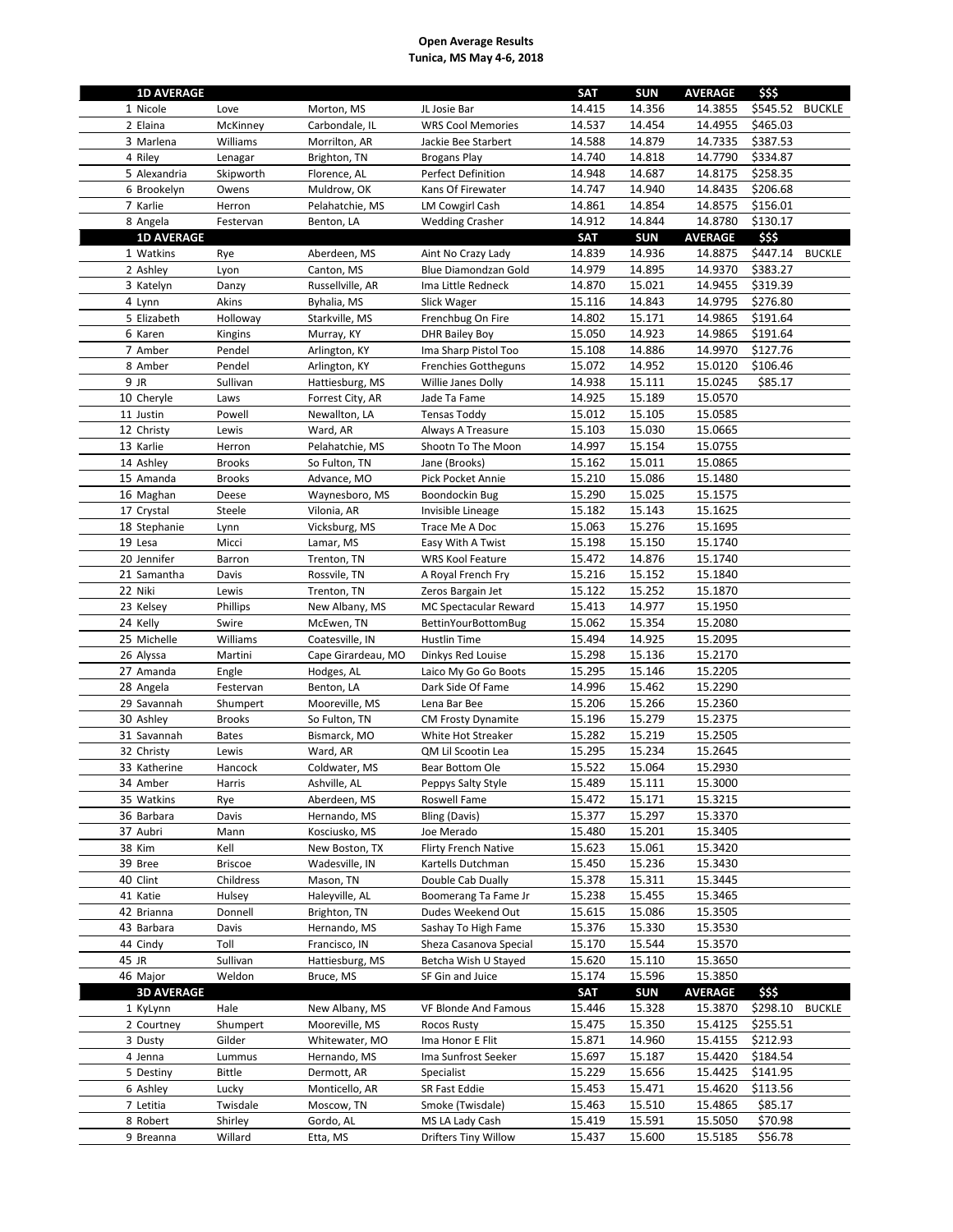| 10 Gina         | Cates-Windham | Monticello, AR     | Rush Ta Heaven            | 15.515 | 15.547 | 15.5310 |
|-----------------|---------------|--------------------|---------------------------|--------|--------|---------|
| 11 Meridith     | Wilburn       | Byhalia, MS        | Making The Cut            | 15.557 | 15.509 | 15.5330 |
| 12 Haley        | Hart          | West Helena, AR    | Sugar Ray                 | 15.670 | 15.397 | 15.5335 |
| 13 Mitzi        | Hinds         | Guntown, MS        | Docs Full Of Spirit       | 15.566 | 15.504 | 15.5350 |
| 14 Lucy         | Denton        | Crenshaw, MS       | Olenas Smart Star         | 15.719 | 15.351 | 15.5350 |
| 15 Andi         | Anderson      | Arlington, TN      | <b>APH Fiery Breeze</b>   | 15.372 | 15.699 | 15.5355 |
| 16 Mary Grayson | Martin        | Anguilla, MS       | King Royal Jazamau        | 15.488 | 15.583 | 15.5355 |
| 17 Melinda      | Donnell       | Brighton, TN       | Grandios Shine            | 15.451 | 15.638 | 15.5445 |
| 18 Loni         | Hart          | Collierville, TN   | Venus (Hart)              | 15.517 | 15.578 | 15.5475 |
| 19 Quay         | Eaves         | Louisville, MS     | Bailey (Eaves)            | 15.516 | 15.589 | 15.5525 |
| 20 Daylee       | <b>Barrom</b> | Millington, TN     | Im Born To Fly            | 15.702 | 15.424 | 15.5630 |
| 21 Kaitlyn      | Cooksey       | New Albany, MS     | Docs Honor Too            | 15.538 | 15.596 | 15.5670 |
| 22 Justin       | Powell        | Newallton, LA      | <b>Streaks Starlight</b>  | 15.846 | 15.322 | 15.5840 |
| 23 Darren       | Boyce         | El Paso, AR        | Sucha Diamonds Image      | 15.484 | 15.685 | 15.5845 |
| 24 Mandy        | Bari          | Jonesboro, AR      | Forrest Firewater         | 15.694 | 15.480 | 15.5870 |
| 25 Shannon      | McReynolds    | Cave City, AR      | Dashing Bugs Biankus      | 15.436 | 15.743 | 15.5895 |
| 26 Tim          | Butler        | Tuscaloosa, AL     | Twinkle Toes Rocket       | 15.687 | 15.496 | 15.5915 |
|                 |               |                    |                           |        |        |         |
| 27 Valerie      | Saucier       | Washington, LA     | Mekkos Ole Man            | 15.656 | 15.531 | 15.5935 |
| 28 Maghan       | Deese         | Waynesboro, MS     | Sugar (Deese)             | 15.499 | 15.711 | 15.6050 |
| 29 Aubri        | Mann          | Kosciusko, MS      | Bogies French Kitten      | 15.278 | 15.940 | 15.6090 |
| 30 Taylar       | Coulter       | Millington, TN     | Kid Rockin                | 15.673 | 15.546 | 15.6095 |
| 31 Stephanie    | Lynn          | Vicksburg, MS      | Stylin Lil Pepto          | 15.588 | 15.644 | 15.6160 |
| 32 Watkins      | Rye           | Aberdeen, MS       | HF Firs Tennesean         | 15.777 | 15.466 | 15.6215 |
| 33 Mary Grayson | Martin        | Anguilla, MS       | See Me Dash               | 15.601 | 15.669 | 15.6350 |
| 34 Ava Clair    | Johnson       | Jonesboro, AR      | Kellys Darkvader          | 16.048 | 15.235 | 15.6415 |
| 35 Marlena      | Williams      | Morrilton, AR      | <b>Turbo Charged Risk</b> | 15.546 | 15.753 | 15.6495 |
| 36 Shelley      | Martini       | Cape Girardeau, MO | KVS BootsMadeFoWalkin     | 16.001 | 15.309 | 15.6550 |
| 37 Zaylee       | Johnson       | Mt Hope, AL        | JL Smoking Kat            | 15.799 | 15.522 | 15.6605 |
| 38 Anna         | Caraway       | Cordova, TN        | Hickory Dickery Dash      | 15.767 | 15.572 | 15.6695 |
| 39 Gina         | Cates-Windham | Monticello, AR     | Red Western Gravel        | 15.780 | 15.590 | 15.6850 |
| 40 Destiny      | <b>Bittle</b> | Dermott, AR        | Chicory Golden Moon       | 15.488 | 15.885 | 15.6865 |
| 41 Whitney      | Blackshear    | Paragould, AR      | Rollin Little Leroy       | 15.582 | 15.822 | 15.7020 |
|                 |               |                    |                           |        |        |         |
| 42 Christy      | Lewis         | Ward, AR           | Rockin Vegas              | 15.549 | 15.865 | 15.7070 |
| 43 Addison      | Shofner       | Muldrow, OK        | Sugar Cubed               | 15.634 | 15.797 | 15.7155 |
| 44 LeAnne       | Haley         | Atoka, TN          | Jade (Haley)              | 15.634 | 15.825 | 15.7295 |
| 45 Jax          | Johnson       | Jonesboro, AR      | RLJ Czech My Stats        | 15.748 | 15.773 | 15.7605 |
| 46 Niki         | Lewis         | Trenton, TN        | VF Smoked Rabbit          | 15.918 | 15.622 | 15.7700 |
| 47 Bailey       | Mathes        | Atkins, AR         | Johnnie (Mathes)          | 15.815 | 15.728 | 15.7715 |
| 48 Christy      | Lewis         | Ward, AR           | Hope It Happens Too       | 15.938 | 15.607 | 15.7725 |
| 49 Samantha     | Cope          | Harrison, AR       | <b>Red Diamond Rose</b>   | 15.584 | 15.989 | 15.7865 |
| 50 Maghan       | Deese         | Waynesboro, MS     | Paint Me Famous           | 15.825 | 15.757 | 15.7910 |
|                 |               |                    |                           | 15.824 |        |         |
| 51 Cody         | Wheeler       | McLeansboro, IL    | Wheelers King Pen         |        | 15.799 | 15.8115 |
| 52 Daylee       | Barrom        | Millington, TN     | Steele's City Feet        | 15.869 | 15.767 | 15.8180 |
| 53 Jason        | Eagle         | Ward, AR           | Judge Heaven              | 15.750 | 15.898 | 15.8240 |
| 54 Brad         | <b>Bishop</b> | Searcy, AR         | Tuff (Bishop)             | 15.924 | 15.728 | 15.8260 |
| 55 Katie        | Hulsey        | Haleyville, AL     | MP PrinceWithFlowers      | 15.626 | 16.027 | 15.8265 |
| 56 Beverly      | Smith         | Warren, AR         | Henrys Sweetie            | 15.711 | 15.942 | 15.8265 |
| 57 Carol        | Kinder        | Black Rock, AR     | Hustlers Cherokee Jet     | 16.156 | 15.500 | 15.8280 |
| 58 Kaitlyn      | Cooksey       | New Albany, MS     | Im Miss Priss             | 15.831 | 15.830 | 15.8305 |
| 59 Annette      | Payne         | Hernando, MS       | Ima Badger Girl Too       | 15.954 | 15.709 | 15.8315 |
| 60 Bailey       | Hayes         | Morrilton, AR      | Josie Brigadier           | 15.712 | 15.956 | 15.8340 |
| 61 Chris        | Rikard        | Grenada, MS        | Scootn Fast To Vegas      | 15.490 | 16.185 | 15.8375 |
| 62 Alli         | Sams          | Benton, AR         | Willy Wild Woods          | 16.012 | 15.670 | 15.8410 |
| 63 Jax          | Johnson       | Jonesboro, AR      | Kiss Me Bill Compton      | 16.265 | 15.421 | 15.8430 |
| 64 Rita         | Smith         | Sardis, TN         | <b>Bad Boy Bottom</b>     | 16.002 | 15.710 | 15.8560 |
| 65 Sage         | Scarato       | High Ridge, MO     | Shortcake (Scarato)       | 15.919 | 15.806 | 15.8625 |
| 66 Elizabeth    | Jones         | Coldwater, MS      | Pee Wee (Jones)           | 16.050 | 15.675 | 15.8625 |
| 67 Amber        | Harris        | Ashville, AL       | Copper Rock               | 15.890 | 15.870 | 15.8800 |
| 68 Autumn       | Moore         | Batesville, MS     | Ivory Kilobyte            | 16.083 | 15.686 | 15.8845 |
| 69 Karlee       | Prince        | Rose Bud, AR       | Rogo (Prince)             | 15.992 | 15.812 | 15.9020 |
| 70 Sarah        | Raziano       | Coldwater, MS      | Ichie Blue Shadow         | 15.378 | 16.428 | 15.9030 |
| 71 Shaunnah     | Thompson      | Crawfordsville, AR | <b>Charming Selection</b> | 16.105 | 15.702 | 15.9035 |
| 72 Helen        | Smith         | Eminence, MO       | Revved Up Lil Jesse       | 15.755 | 16.060 | 15.9075 |
| 73 Dana         | Crenshaw      | Brighton, TN       | Six Moon Shadow           | 15.646 | 16.177 | 15.9115 |
| 74 Ginger       | LeBlanc       | Millington, TN     | CashmyFabulousChekn       | 16.032 | 15.792 | 15.9120 |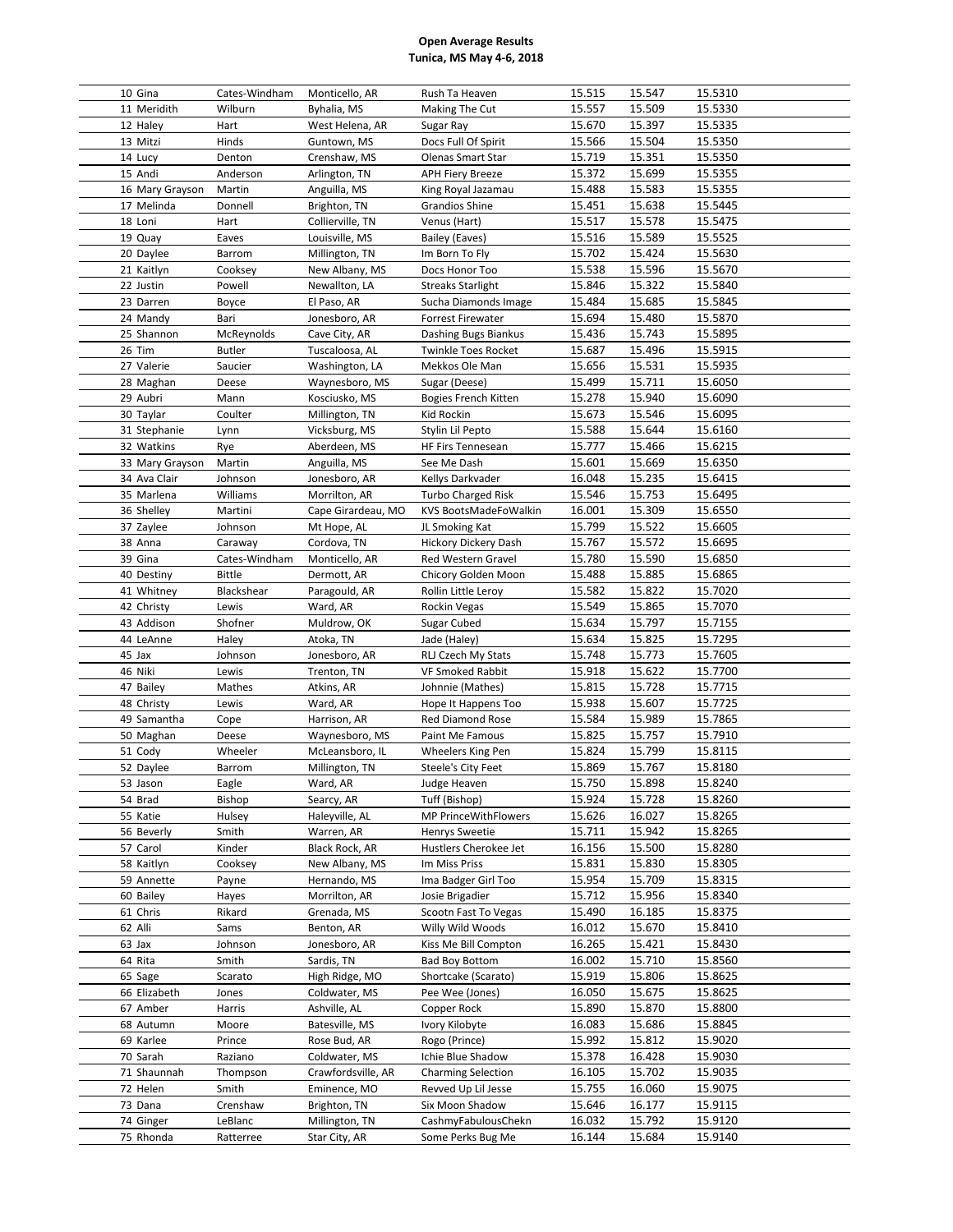| 76 Amber          | Harris           | Ashville, AL                   | Going Rogue                 | 16.483 | 15.349     | 15.9160        |          |               |
|-------------------|------------------|--------------------------------|-----------------------------|--------|------------|----------------|----------|---------------|
| 77 Alden          | <b>Burdine</b>   | Shleby, MS                     | Bar Nothin Rondo            | 16.242 | 15.599     | 15.9205        |          |               |
| 78 Robin          | Clem             | Sarah, MS                      | Spider Man Fuel             | 16.160 | 15.693     | 15.9265        |          |               |
| 79 Katie          | Brown            | Franklin, TN                   | Ima Famous Button           | 15.656 | 16.235     | 15.9455        |          |               |
| 80 Mallory        | Bonnett          | Oak Grove, LA                  | The Streakin Jewell         | 15.767 | 16.161     | 15.9640        |          |               |
| 81 Dee            | Robinson         | Springdale, AR                 | Flash (Robinson)            | 15.952 | 15.983     | 15.9675        |          |               |
| 82 Angela         | Festervan        | Benton, LA                     | Dreadlock                   | 16.092 | 15.846     | 15.9690        |          |               |
| 83 Kellye         | Oakley           | Russellville, AR               | <b>Miss Shining Pococat</b> | 16.323 | 15.631     | 15.9770        |          |               |
|                   |                  |                                |                             |        |            |                |          |               |
| 84 Mary Grayson   | Martin           | Anguilla, MS                   | Four Alarm Tootie           | 15.697 | 16.260     | 15.9785        |          |               |
| 85 Nateleigh      | McFarlin         | Coldwater, MS                  | Guys Bustin Loose           | 16.182 | 15.787     | 15.9845        |          |               |
| 86 Lexie          | Tweddell         | Jonesboro, AR                  | Patches (Tweddell)          | 15.916 | 16.104     | 16.0100        |          |               |
| 87 Elle           | Tice             | Booneville, MS                 | Cutter (Tice)               | 16.078 | 15.988     | 16.0330        |          |               |
| 88 Lisa           | Bledsoe          | Selmer, TN                     | Special Dashing Jet         | 16.155 | 15.911     | 16.0330        |          |               |
| 89 Allison        | Sneed            | Jonesboro, AR                  | Moons American Jet          | 15.958 | 16.128     | 16.0430        |          |               |
| 90 Zaylee         | Johnson          | Mt Hope, AL                    | Kings Poco Loho             | 15.991 | 16.106     | 16.0485        |          |               |
| 91 Cyrilla        | Jumper           | Olive Branch, MS               | <b>Firen Frost</b>          | 15.836 | 16.262     | 16.0490        |          |               |
| 92 Allie          | Stevens          | Cordova, TN                    | Sonny Lynx                  | 16.071 | 16.029     | 16.0500        |          |               |
| 93 Lisa           | Bledsoe          | Selmer, TN                     | Cheyennes Honor             | 16.093 | 16.041     | 16.0670        |          |               |
| 94 Jordyn         | Rice             | Cordova, TN                    | Smooth Jet Two Bar          | 15.721 | 16.424     | 16.0725        |          |               |
| 95 Allison        | Sneed            | Jonesboro, AR                  | <b>Inspired Fire</b>        | 16.095 | 16.061     | 16.0780        |          |               |
| 96 Claire         | Foster           | Holly Springs, MS              | HF Dash N Strawfly          | 16.121 | 16.068     | 16.0945        |          |               |
| 97 Watkins        | Rye              | Aberdeen, MS                   | A Touch Of Terriffic        | 16.047 | 16.226     | 16.1365        |          |               |
| 98 Stephanie      | Wooten           | Cedar Bluff, MS                | Juno (Wooten)               | 16.080 | 16.209     | 16.1445        |          |               |
| 99 Glenda         | Farr             | Millington, TN                 | Docs Champion Flyer         | 16.337 | 16.036     | 16.1865        |          |               |
| 100 Debbie        | McCormick        | Vivian, LA                     | Dineros First Down          | 15.947 | 16.449     | 16.1980        |          |               |
| 101 Stephanie     | Lynn             | Vicksburg, MS                  | Cals Little Star            | 16.104 | 16.294     | 16.1990        |          |               |
| 102 Sharon        | West             | Moscow, TN                     | Trip (West)                 | 16.102 | 16.358     | 16.2300        |          |               |
|                   |                  |                                |                             | 16.172 | 16.352     | 16.2620        |          |               |
| 103 Zach          | Bruggen          | Ward, AR                       | SF Hay Shoot Bug            |        |            |                |          |               |
| 104 Janet         | <b>Bradford</b>  | Decatur, AL                    | Syble                       | 16.540 | 15.988     | 16.2640        |          |               |
| $105$ Jan         | Oxner            | Marianna, AR                   | Louisiana Majesty           | 16.320 | 16.211     | 16.2655        |          |               |
| 106 Cheyenne      | Stewart          | Eupora, MS                     | Coats Cash Signature        | 16.427 | 16.141     | 16.2840        |          |               |
| 107 Summer        | Pollard          | Marmaduke, AR                  | Driftin Sun Queen           | 16.320 | 16.262     | 16.2910        |          |               |
| 108 Mallorie      | Andress          | Mason, TN                      | Zee Bot                     | 16.059 | 16.526     | 16.2925        |          |               |
| 109 Jane          | Loftin           | Dexter, MO                     | A Lot Like A Jet            | 16.139 | 16.448     | 16.2935        |          |               |
|                   |                  |                                |                             |        |            |                |          |               |
| 110 Shelby        | Williams         | Morrilton, AR                  | Hes Downrite On Fire        | 16.265 | 16.326     | 16.2955        |          |               |
| 111 Jennine       | Ramage           | Hernando, MS                   | Ole Mans Decker Jet         | 16.343 | 16.265     | 16.3040        |          |               |
| 112 Crystal       | Hopkins          | Dellrose, TN                   | HQ BarMaidWithGusto         | 16.525 | 16.086     | 16.3055        |          |               |
| 113 Haley         | Hart             | West Helena, AR                | Coyote Creek Belle          | 16.472 | 16.145     | 16.3085        |          |               |
| 114 Beth          | Smothers         | Murray, KY                     | Perks Over the Moon         | 16.405 | 16.214     | 16.3095        |          |               |
| 115 James         | McCormick        | Vivian, LA                     | Shez Maxed Out              | 16.380 | 16.255     | 16.3175        |          |               |
|                   |                  |                                |                             | 16.084 | 16.609     | 16.3465        |          |               |
| 116 Tonya         | Shepherd<br>Owen | West Fork, AR<br>Star City, AR | Kiss My Valentine           | 16.427 |            |                |          |               |
| 117 Debbie        |                  |                                | Dun It Flints Way           |        | 16.272     | 16.3495        |          |               |
| 118 Ed            | Diemert          | Prairie Du Rocher, IL          | Preppys Fancy Flame         | 16.328 | 16.402     | 16.3650        |          |               |
| 119 Stanley       | Pulling          | Mountain View, MO              | Ms Bucks Blondie            | 16.064 | 16.679     | 16.3715        |          |               |
| 120 Lisa          | Bledsoe          | Selmer, TN                     | Honky Tonkin Lady           | 16.408 | 16.340     | 16.3740        |          |               |
| 121 Lauren        | Cantrell         | New Albany, MS                 | Dan (Cantrell)              | 16.623 | 16.133     | 16.3780        |          |               |
| 122 Chris         | Plunk            | Adamsville, TN                 | Howling Jack                | 16.532 | 16.234     | 16.3830        |          |               |
| 123 Meagan        | Hogan            | Wills Point, TX                | Jettas Vengance             | 16.297 | 16.470     | 16.3835        |          |               |
| <b>4D AVERAGE</b> |                  |                                |                             | SAT    | <b>SUN</b> | <b>AVERAGE</b> | \$\$\$   |               |
| 1 Hallie          | Brown            | Wheatley, AR                   | Lil Bit (Brown)             | 16.353 | 16.418     | 16.3855        | \$223.57 | <b>BUCKLE</b> |
| 2 Michael         | Hobson           | Houlka, MS                     | Sonny Blue Deluxe           | 16.448 | 16.327     | 16.3875        | \$191.63 |               |
| 3 Emmy            | Madrigal         | Murphy, NC                     | Raynes Bonanza Breeze       | 16.600 | 16.189     | 16.3945        | \$159.69 |               |
| 4 Cheyenne        | Stewart          | Eupora, MS                     | DashunLuck                  | 16.321 | 16.508     | 16.4145        | \$138.40 |               |
| 5 Lauren          | Cantrell         | New Albany, MS                 | Peps Leo Bar                | 16.457 | 16.406     | 16.4315        | \$106.46 |               |
| 6 Valerie         | Saucier          | Washington, LA                 | BA Dashin In A Lexus        | 16.532 | 16.358     | 16.4450        | \$85.17  |               |
| 7 Larkin          | Gardiner         | Water Valley, MS               | <b>Lillys Painted Spurs</b> | 16.293 | 16.613     | 16.4530        | \$63.88  |               |
| 8 Anna            | Scallion         | Lake Comorant, MS              | Jet Lightning Joe           | 16.457 | 16.463     | 16.4600        | \$53.23  |               |
| 9 Brianna         | Wilson           | Atoka, TN                      | Gracie Da French Ray        | 16.151 | 16.812     | 16.4815        | \$42.59  |               |
| 10 Mackenzie      | Sanders          | Sarah, MS                      | Goldie (Sanders)            | 16.506 | 16.505     | 16.5055        |          |               |
| 11 Amy            | Nichols          | Advance, MO                    | Western Rocksolid           | 16.763 | 16.251     | 16.5070        |          |               |
| 12 Summer         | Smith            | Coldwater, MS                  | Alley Cat                   | 16.739 | 16.280     | 16.5095        |          |               |
| 13 Darren         | Boyce            | El Paso, AR                    | Dusty (Boyce)               | 16.956 | 16.084     | 16.5200        |          |               |
| 14 Cheyenne       | Stewart          | Eupora, MS                     | <b>JMS Young Gun</b>        | 16.649 | 16.395     | 16.5220        |          |               |
| 15 Sherri         | Surman           | Senatobia, MS                  | Goose (Surman)              | 16.408 | 16.643     | 16.5255        |          |               |
| 16 Keith          | Smith            | Eminence, MO                   | Frenchmans Ladys Man        | 16.398 | 16.667     | 16.5325        |          |               |
| 17 River          | Weldon           | Bruce, MS                      | Prissy (Weldon)             | 16.645 | 16.639     | 16.6420        |          |               |